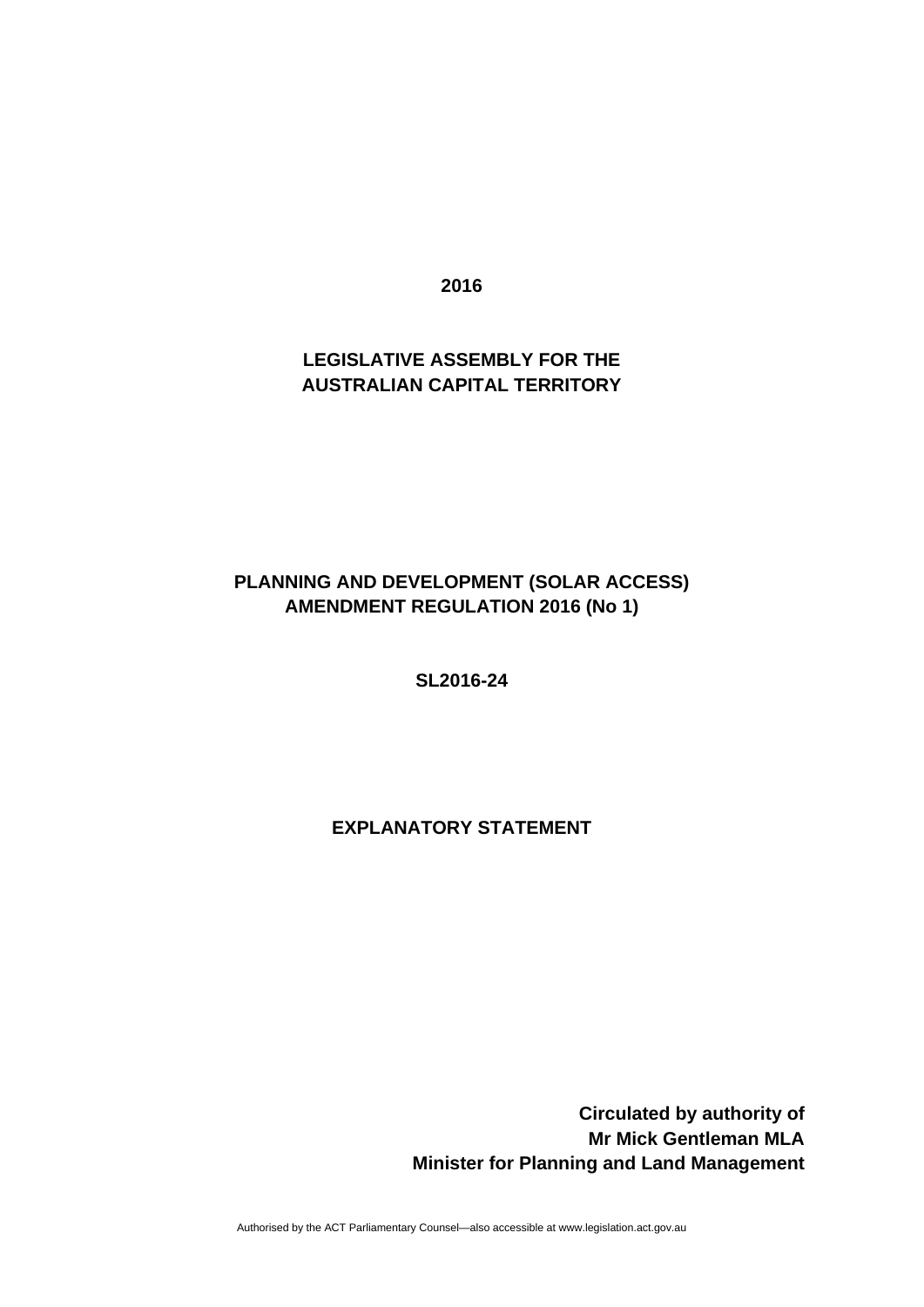## **EXPLANATORY STATEMENT**

This explanatory statement relates to the *Planning and Development (Solar Access) Amendment Regulation 2016 (No 1)* (the amending regulation) as presented to the Legislative Assembly. It has been prepared in order to assist the reader of the amending regulation and to help inform debate on it. It does not form part of the amending regulation and has not been endorsed by the Legislative Assembly.

This statement must be read in conjunction with the amending regulation. It is not, and is not meant to be, a comprehensive description of the amending regulation. What is said about a provision is not taken as an authoritative guide to the meaning of a provision, this being a task for the courts.

#### **Background**

The ACT Government has varied solar access provisions in the Single Dwelling Housing Development Code (SDHDC) and Multi Unit House Development Code (MUHDC) for developments in the ACT through Variation to the Territory Plan No 346 (V346). The approved Variation is available at: <http://www.legislation.act.gov.au/ni/2016-410/current/pdf/2016-410.pdf>

As a result of consultation with industry and the community, concerns were raised that construction tolerances and exempt developments outlined in the *Planning and Development Regulation 2008* (the Regulation) would result in additional impacts to solar access when combined with the changes outlined in V346.

To effectively implement V346, it is proposed that Schedule 1 and Schedule 1A of the Regulation be amended to restrict permitted construction tolerances and select types of exempt development once they exceed the solar building envelope. The objectives of the proposed change to the regulations are to ensure:

- construction tolerances outlined in Schedule 1A of the regulation are used as a contingency for error during the building process, and not relied upon to achieve building design outcomes, and
- application of construction tolerances and exemptions for some exempt developments outlined in Schedule 1 of the regulation does not additionally encroach on the solar access of neighbouring blocks.

These objectives are consistent with the objectives of the *Planning and Development Act 2007* (the Act) and the Territory Plan, which aim to manage land use change and development in a manner consistent with strategic directions set by the ACT Government, Legislative Assembly and the community.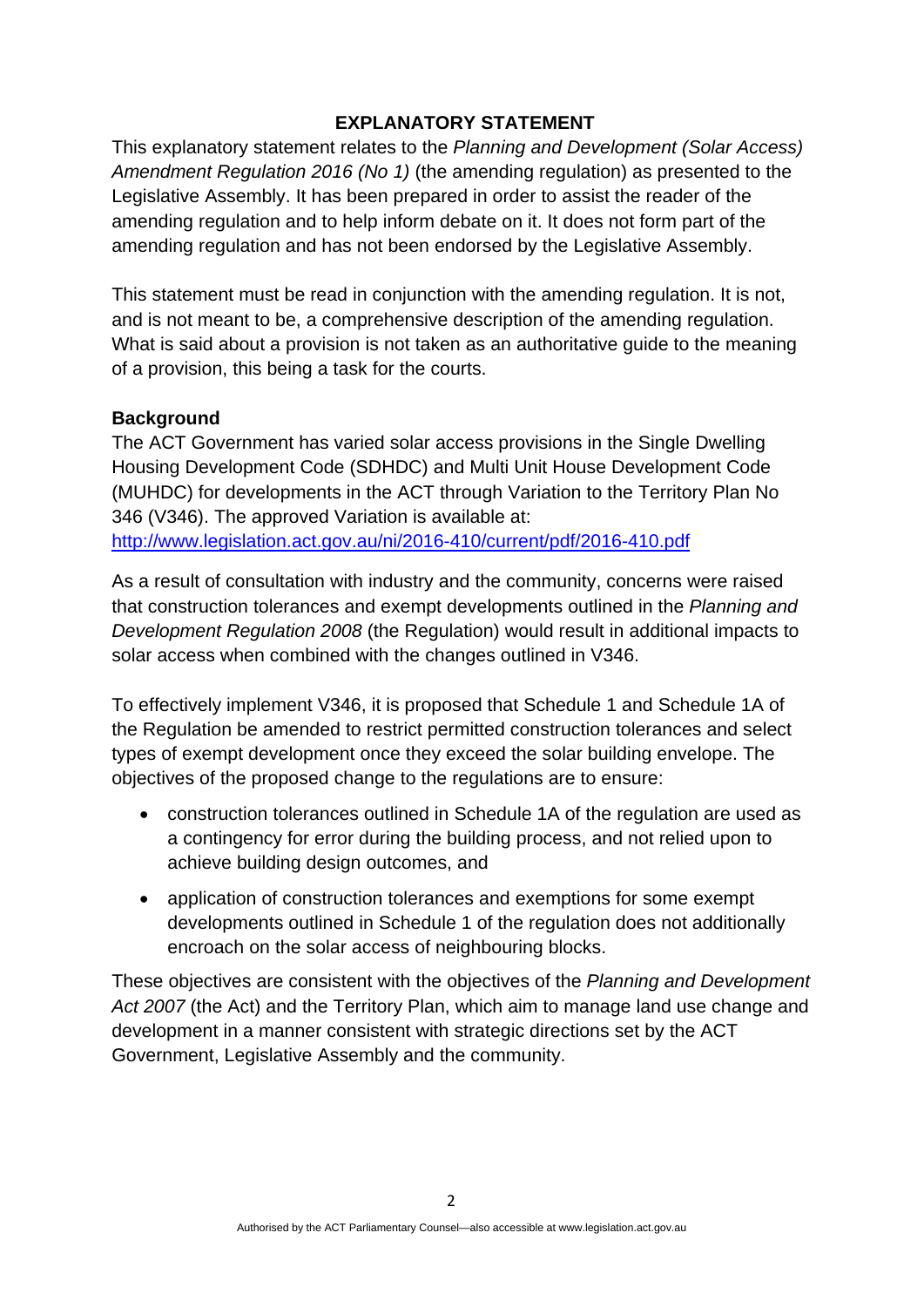#### **Overview**

The regulation amends the *Planning and Development Regulation 2008* (the Regulation).

Schedules 1 and 1A of the Regulation regulate exempt developments under the Act. These schedules permit construction tolerances and some structures to be exempt from assessment where certain criteria are met.

The amending regulation, in clauses 4 to 9, amends sections 1.26, 1.27 and 1.27A of Schedule 1 and sections 1A.10 and 1A.11 of Schedule 1A of the Regulation to reduce construction tolerances and some structures so they are no longer exempt should they encroach on the solar building envelope.

These are considered important changes to effectively implement the amended solar access provisions introduced through V346, reduce unintended planning outcomes, and ensure the final form of constructed dwellings is more likely to reflect the prior expectations of community and government.

The definitions have also been amended to include definitions for the relevant solar building envelope. A building envelope is defined as an imaginary 'envelope' that covers a block and controls the location, bulk and scale of a house on the block. The 'solar building envelope' applies specifically to development near a neighbour's northern boundary so that the development doesn't unreasonably obstruct access to winter sunlight for that neighbour.

## **Regulatory Impact Statement**

It is considered that a regulatory impact statement is required for this amending regulation as there are potential impacts to some members of the community (see section 34(1) of the *Legislation Act 2001*).

There are a number of economic, social and environmental benefits as a result of the proposed changes from V346 and the amendment regulation. Any potential costs are justified as they are reasonable and proportionate.

There will be broader economic benefits for government, industry and the community as the proposed changes will result in a reduction in the administrative and delay costs associated with development. These changes provide greater certainty for industry and the community about how the regulatory process will apply to their developments. These savings are outlined in the regulatory impact statement.

The overall social impacts of the proposed changes are considered to be positive. The proposed changes will result in reduced protection of solar access for some members of the community but will result in improved solar access for increasing numbers of the community as new estates are developed. In this respect, the proposed changes introduce greater equity for all Canberrans. The proposed changes will result in improved design outcomes in residential neighbourhoods which will result in improved quality of life for Canberra residents.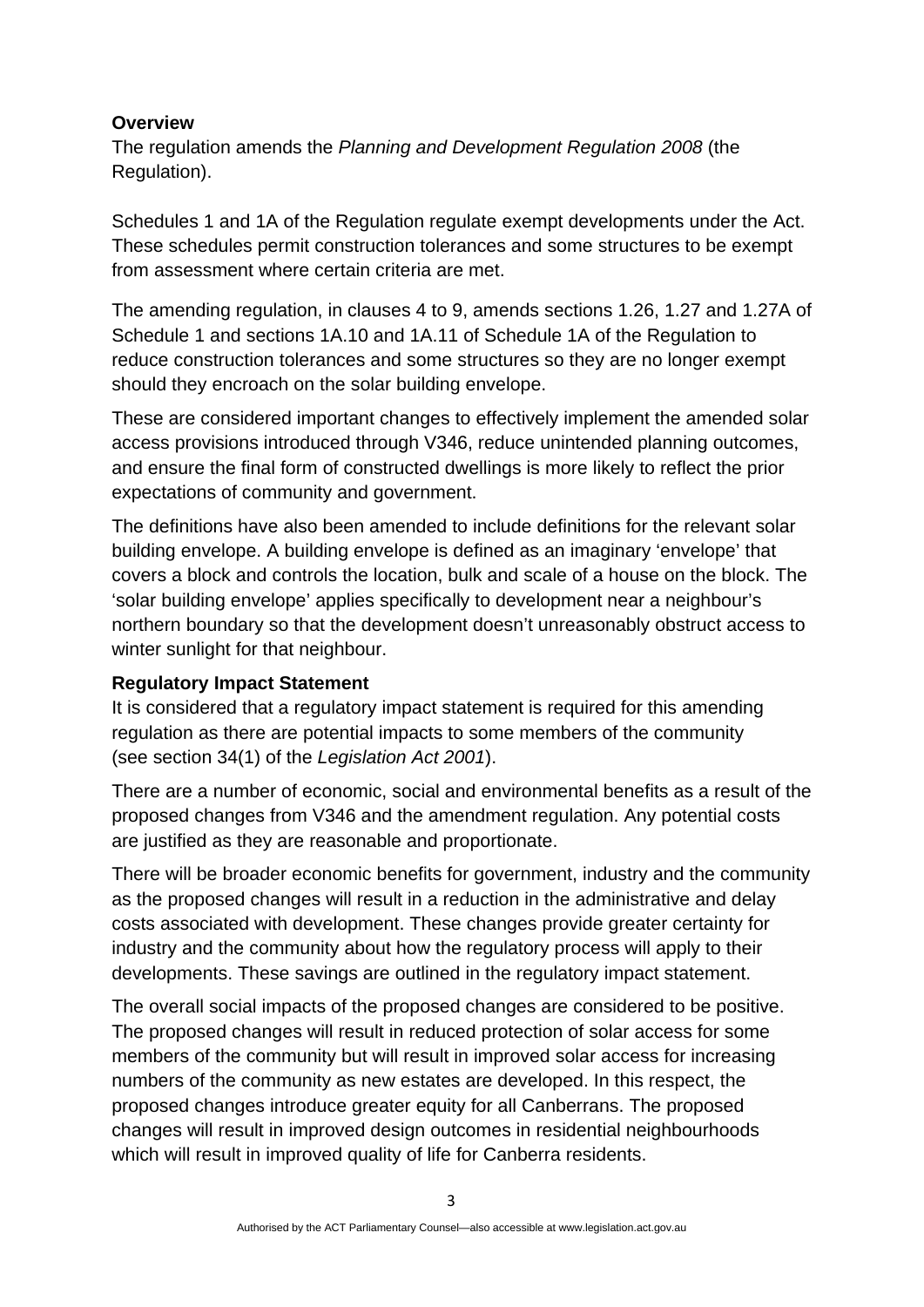There will be a slight reduction in the number of projects which are subject to compulsory community consultation through the formal development application process. It is the Authority's experience that many members of the community consult with their neighbours on proposed redevelopments regardless of a statutory requirement to do so. There will be no reduction in third party appeal rights as a result of the proposed changes.

Reductions in administrative and delay costs will also benefit members of the community building, redeveloping or extending their homes. It is estimated that 52% of projects likely to benefit from the proposed changes are undertaken by home owners (i.e. self-developers).

The proposed changes will have positive outcomes for the environment. Prior to the introduction of Variation 346, extensive excavation of soil was required for many new developments to meet solar access provisions. The environmental impact associated with excavating, transporting and disposing of this soil will be reduced under these changes. Additionally, any impacts to solar energy gains are also expected to be positive. Reduction in energy gains in existing dwellings (although not expected) is expected to be ameliorated by an increase in energy gains in new dwellings.

# **Consistency of the proposed law with Scrutiny of Bills Committee principles and Human Rights analysis**

The Committee's terms of reference require it to consider whether (among other things) any instrument of a legislative nature made under an Act which is subject to disallowance and/or disapproval by the Assembly (including a regulation, rule or by‐law):

1(a) is in accord with the general objects of the Act under which it is made;

1(b) unduly trespasses on rights previously established by law;

1(c) makes rights, liberties and/or obligations unduly dependent upon non reviewable decisions;

1(d) contains a matter which in the opinion of the Committee should properly be dealt with in an Act of the Legislative Assembly.

The Legislation Act requires a brief assessment of the consistency of the proposed law with the scrutiny committee principles (see section 35(5)). This amendment package is consistent with the scrutiny committee principles as detailed below:

1(a) The package of V346 and the amendment regulation is consistent with the object of the Planning and Development Act in that it contributes to the orderly and sustainable development of the ACT and is consistent with the social, environmental and economic aspirations of the people. The changes proposed in V346 and the amendment regulation will result in the improved application of provisions outlined under the Territory Plan and greater certainty regarding solar access for neighbours. It finds an appropriate balance for the rights of all members of the community.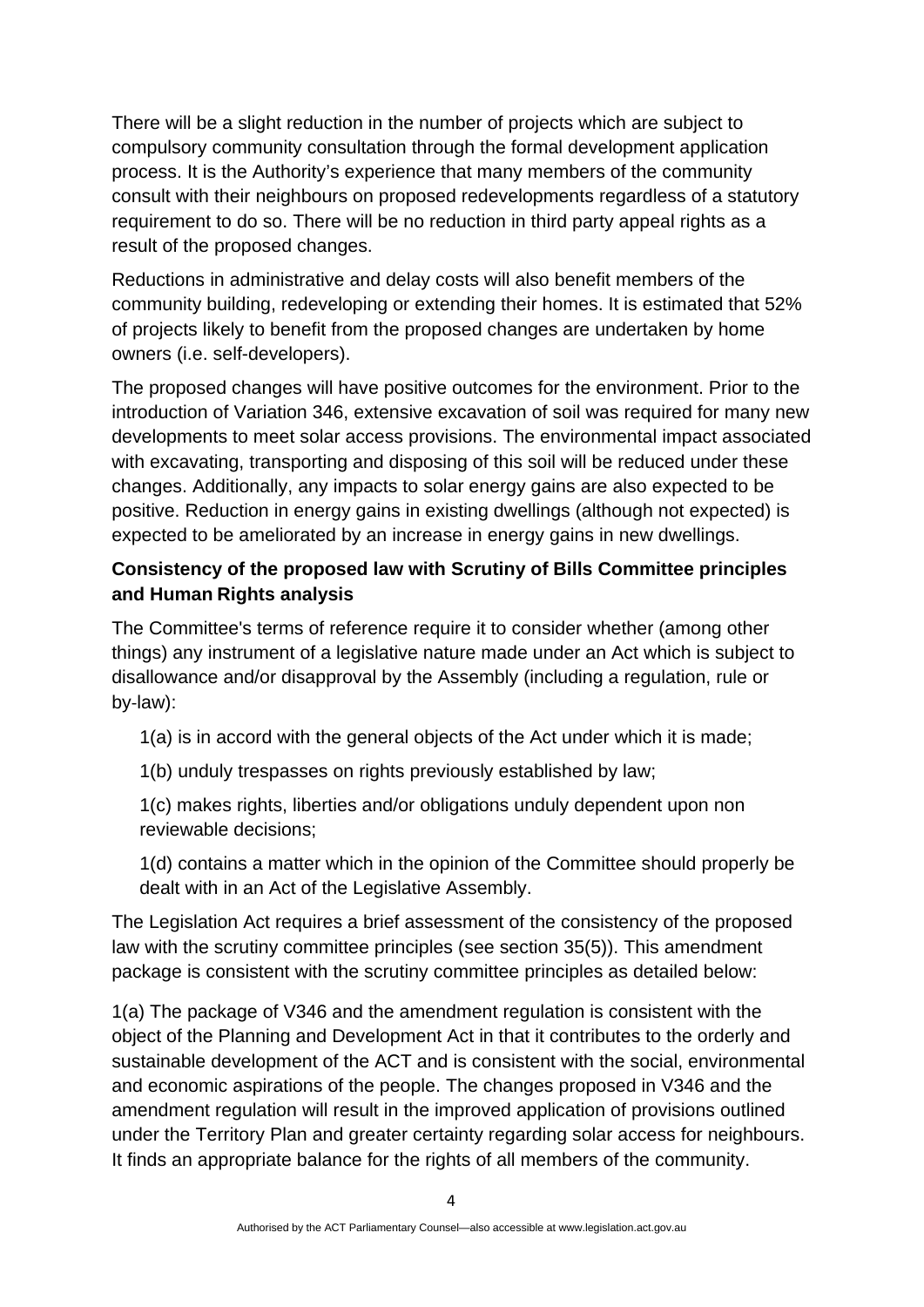1(b) V346 and the amendment regulation do not unduly trespass on rights previously established by law as outlined below. Any limitations on rights are reasonable, proportionate and justified. The changes ensure that the planning system balances the rights of all members of the community and does not preference one group living in an affected suburb over another.

1(c) While the amendment regulation itself does not result in a reduction or encroachment into pre-existing rights, when coupled with the associated V346, the total amendment package will potentially result in the reduction of third party consultation by limiting the requirement to notify third parties of development taking place. This could be taken to impact on the human right of taking part in public life, protected by section 17 of the *Human Rights Act 2004.* However, human rights may be subject to reasonable limits, as set in section 28 of the Human Rights Act. The discussion below demonstrates that any potential engagement with human rights is appropriate and reasonable.

1(d) The changes are appropriately dealt with through the statutory Territory Plan variation process and a regulation. The Act explicitly provides for these processes and contemplates that these types of changes would be made through these instruments.

## *Reduction in third party consultation*

With reference to section 28(2)(a) of the Human Rights Act, the Planning and Development Act has a requirement to notify adjoining premises of minor developments and the broader public of major developments. This notification alerts the community to the opportunity to provide comment on how they may be affected by the development proposal.

The requirements for public notification for merit track development applications are set out in section 152 of the authorising law. Under section 152(1)(a), the Authority may prescribe that a certain matter requires:

- (a) Major public notification under sections 155 and 153 (and in some cases 154) of the Act involving public notice of 15 or in some cases 20 working days through public notice (newspaper or government website), physical signs on the relevant property and letters to owners of neighbouring properties; and
- (b) Minor public notification under section 153 (and in some cases 154) involving notice of 10 working days through letters to owner of neighbouring property (or in some cases public notice through newspaper or government website).

Under section 27(3) of the regulation, applications in the merit track set out in schedule 2 of the regulation must be notified in accordance with the requirements for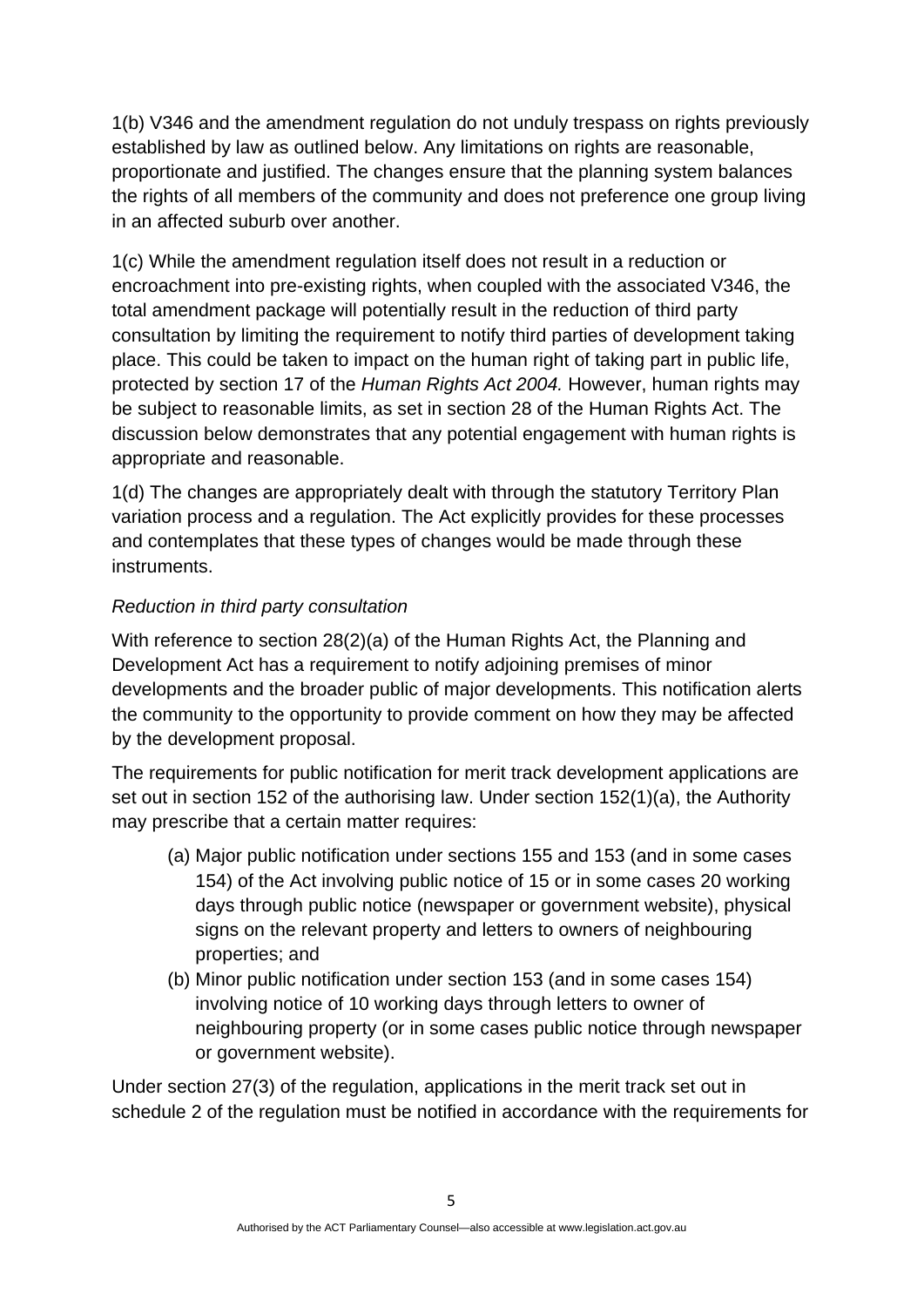minor public notification as per (b) above that is as required by section 152(2)(b) and 153 of the Act.

Section 28 of the regulation made under section 157 of the Act, states that a limited public (i.e. neighbour) notification matter has a public consultation period of 10 working days. The proposed law relates to a matter set out in item 4 of schedule 2 to the regulation and as such it relates to a matter that currently requires minor public notification under the Act. Item 4 of schedule 2 refers to *"The building, alteration or demolition of a single dwelling, if the development would not result in more than 1 dwelling being on a block".*

The requirement to notify development applications and to consider third party comments is an avenue for the public to contribute to the conduct of public affairs and to have a say on how development may affect them. The proposed changes outlined in V346 will reintroduce equality into the planning system and strike a fairer balance between the rights of existing homeowners and those proposing new development. This will reduce the unintended burden of the planning system for developers, home owners and government (see section 28(2)(b) of the Human Rights Act).

With reference to section 28(2)(c) of the Human Rights Act, V346 and the amendment regulation will see a minor increase in the number of developments that are exempt from development approval. This will result in fewer developments being subject to compulsory third party consultation through the development application process as these developments will no longer be in the assessment process that requires notification of adjoining premises of minor developments and the broader public of major developments. EPD's analysis indicates that through V346 and the amendment regulation there will be a reduction of approximately 1% in the number of Development Applications under the Act as these will now be exempt development (i.e. they will either be exempt, or will be able to proceed following the grant of an exemption declaration).

Addressing section 28(2)(c) and (d) of the Human Rights Act, this is considered to be a reasonable limitation on existing rights of the community as the solar access provisions introduced under V306 did not intend for modest developments to require additional planning approvals and subsequent consultation. The developments are of a kind that should not be subject to administrative burden given their limited capacity to impact on third parties.

The effect of V346 and the amendment regulation is that developments will have an increased solar building envelope, which means they are more likely to be able to proceed as either exempt, or once an exemption declaration is granted. This is a reasonable limitation as these types of development are considered to be modest and were not expected to be subject to unnecessary administrative burden. In addition, it is recognised that a number of proponents and home owners undertake targeted consultation on proposed developments with affected members of the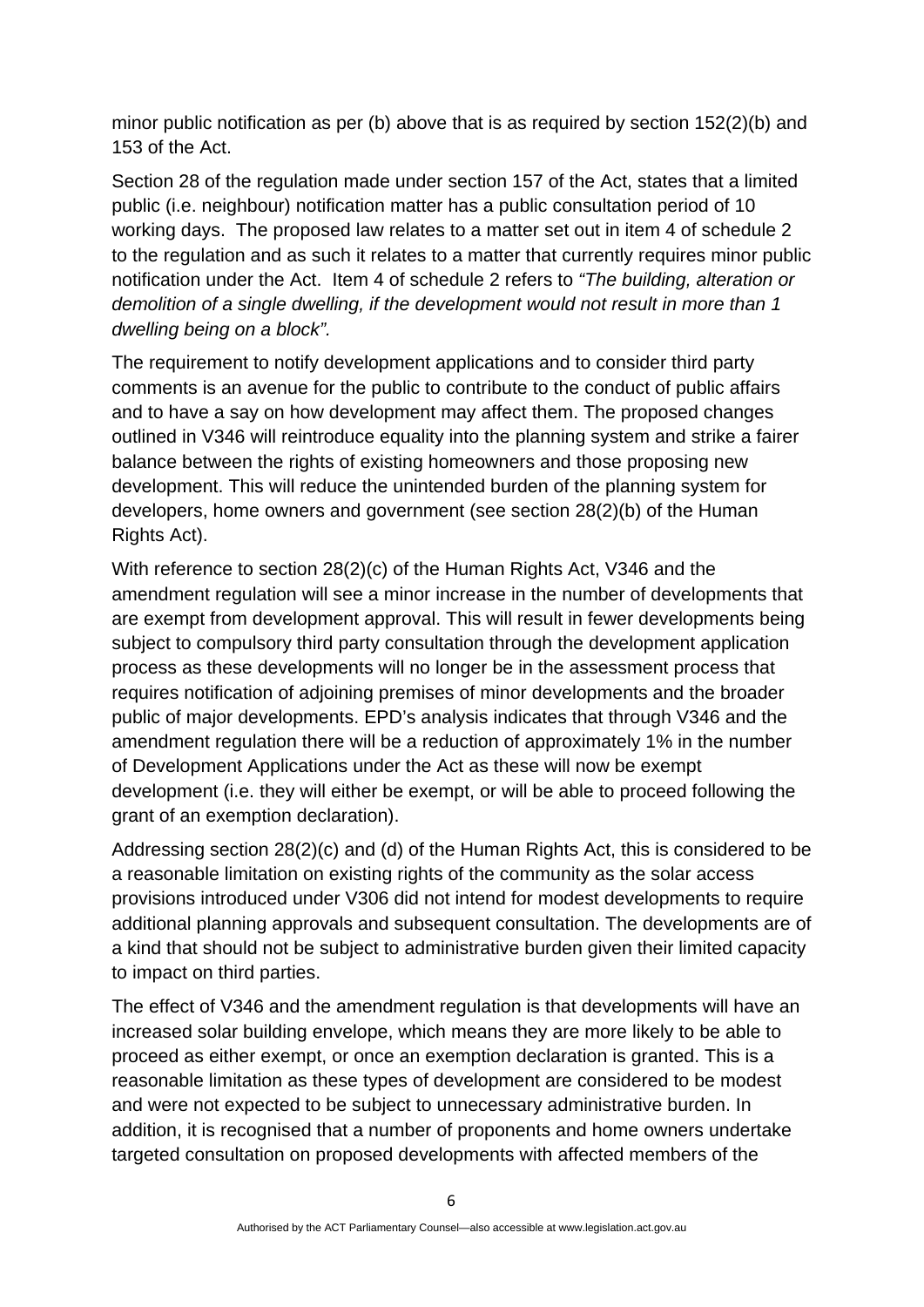community as a matter of best practice and regardless of a statutory requirement to do so. Of note, of the developments that will be subject to a reduced regulatory burden as a result of the proposed changes, many sought and received the support of their neighbours prior to lodging an application with the Authority.

There will be no changes to existing rights of third parties to seek merit review by the ACT Civil and Administrative Tribunal (ACAT) in respect to these matters as there are currently no existing rights of review for these developments under the SDHDC. This is because under current legislation these developments are of the type set out in item 4 of schedule 2 to the regulation. Schedule 2 items are excluded from third party ACAT merit review (refer to item 4 column 2 paragraph (b) of schedule 1 to the Act and section 350 and item 1 of Part 3.2 of schedule 3 of the regulation). These changes are not relevant for developments under the MHDC as these developments are not able to be exempt from assessment and approval.

The proposed changes outlined in V346 will reintroduce fairer outcomes into the planning system by balancing access to sunlight on both sides of the fence.

The above processes are provided for under the Planning and Development Act. There are no less restrictive means to reasonably achieve the variation and regulation amendment given the statutory process outlined in the Act (see section 28(2)(e) of the Human Rights Act).

Due to these reasons the proposed changes are considered to be reasonable and proportionate.

#### *Reduced access to sunlight for some dwellings*

The changed provisions will result in a reduced amount of solar access for some existing dwellings. While this is a reduction in the statutory rights of residents in existing dwellings, this is not considered to be an unreasonable limitation on these existing rights as the application of the current provisions unreasonably favour only a proportion of the community (i.e. those in existing dwellings have greater rights than those proposing new development).

When V306 was introduced, it sought to limit the development that could impact on the solar access of neighbours. This was important, as at the time, there was no solar building envelope. However, it was not the intention of V306 to have such a significant impact on the ability of new homes to be built. In this respect, it is considered that V306 unfairly elevated the rights of existing residents over the rights of neighbours wishing to redevelop or undertake extensions. As such, the provisions introduced through V346 aim to balance the community's access to sunlight and restore equity amongst the community.

Any reduction in access to sunlight for existing dwellings will be balanced against the need to increase access to sunlight to new dwellings as access to sunlight will be shared amongst the community. Owners of existing dwellings will also benefit from these changes should they choose to redevelop or extend their homes. In balancing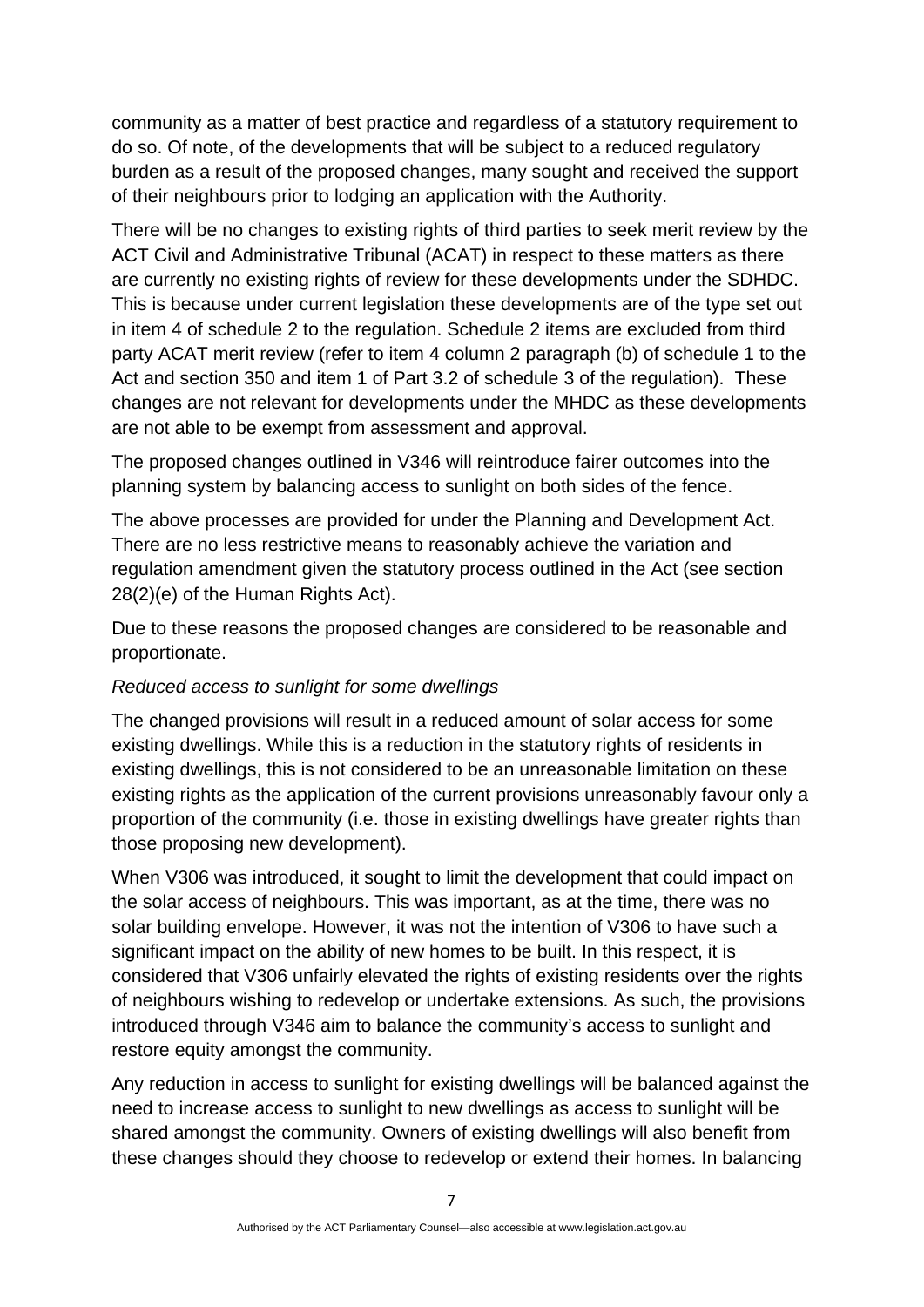the outcomes on both sides of the fence, the proposed changes ensure everyone has reasonable access to sunlight.

For these reasons, the proposed amendment regulation is considered to be consistent with the Scrutiny of Bills Committee's principles.

## **Outline of Provisions**

## **Clause 1 Name of regulation**

This clause names the regulation as the *Planning and Development (Solar Access) Amendment Regulation 2016 (No 1)*.

## **Clause 2 Commencement**

This clause states the regulation commences on a day fixed by the Minister by written notice.

# **Clause 3 Legislation amended**

This clause states the regulation amends the *Planning and Development Regulation 2008*.

## **Clause 4 Schedule 1, new section 1.26 (ba)**

This clause inserts an additional requirement that skylights do not project above the relevant solar building envelope for developments on blocks to which a relevant solar building envelope applies.

# **Clause 5 Schedule 1, section 1.27 (1) (b)**

This substituted clause requires that a service mounted on a roof does not project above the relevant solar building envelope for developments on blocks to which a relevant solar building envelope applies. This clause applies in addition to the existing requirement that roof mounted services are not more than 1.5m in distance from the top of the service to the closest point of the roof.

# **Clause 6 Schedule 1, section 1.27A (1) (b)**

This substituted clause requires no part of a panel to project above the relevant solar building envelope for developments on blocks to which a relevant solar building envelope applies. This clause applies in addition to the existing requirement that no part of the panel is more than 300mm above the closest point of the roof.

# **Clause 7 Schedule 1A, new section 1A.10 (1A)**

This clause inserts a requirement that developments are unable to be exempt from assessment if a relevant solar building envelope applies to the block, and any point of the building or structure extends beyond the relevant solar building envelope.